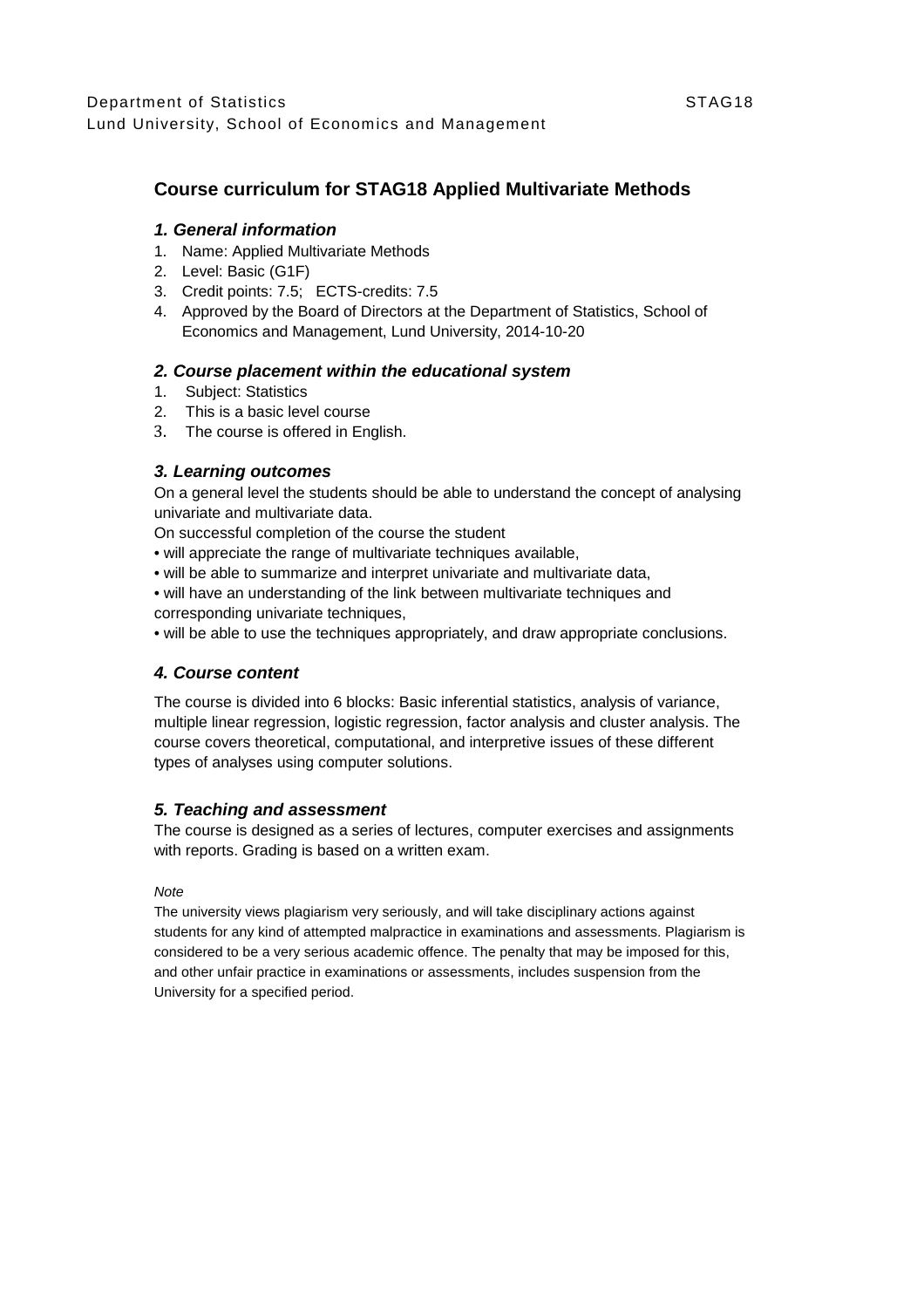## *6. Grading scale*

At the School of Economics and Management grades are awarded in accordance with a criterion-based grading scale A-F:

- A: Excellent
- B: Very good
- C: Good
- D: Satisfactory
- E: Sufficient
- F: Fail

Students have to receive a grade of E or higher in order to pass a course.

| <b>GRADE</b> | <b>CHARACTERISTIC</b> | <b>PERCENT</b> | <b>CRITERIA</b>                                                                                                                                                                   |
|--------------|-----------------------|----------------|-----------------------------------------------------------------------------------------------------------------------------------------------------------------------------------|
| A            | Excellent             | 100-85         | A distinguished result that is excellent<br>with regard to the following aspects $-$<br>theoretical depth, practical relevance,<br>analytical ability and independent<br>thought. |
| В            | Very good             | 84-75          | A very good result with regard to the<br>above mentioned aspects.                                                                                                                 |
| C            | Good                  | 74-65          | The result is of a good standard with<br>regard to the above mentioned<br>aspects and lives up to expectations.                                                                   |
| D            | Satisfactory          | 64-55          | The result is of a satisfactory<br>standard with regard to the above<br>mentioned aspects and lives up to<br>expectations.                                                        |
| Е            | Sufficient            | 54-50          | The result satisfies the minimum<br>requirements with regard to the above<br>mentioned aspects, but not more.                                                                     |
| F            | Fail                  | $49-0$         | The result does not meet the<br>minimum requirements with regard to<br>the above mentioned aspects.                                                                               |

## *7. Prerequisities*

The students should have completed STAA30 Statistics Basic Course or an equivalent course.

# *8. Literature*

See separate document.